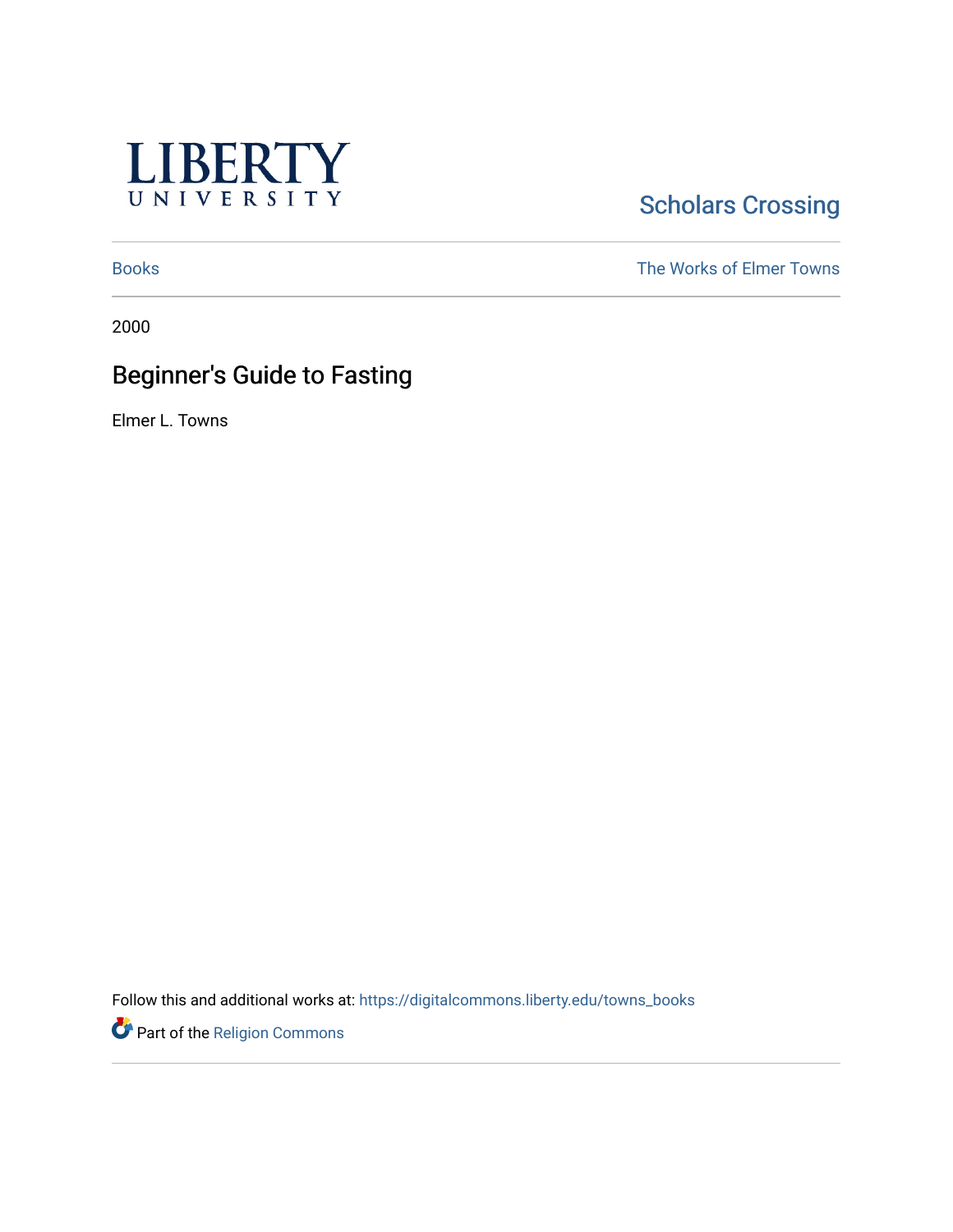



t e 1 m W s c W W w e r  $\circ$ n  $\circ$ m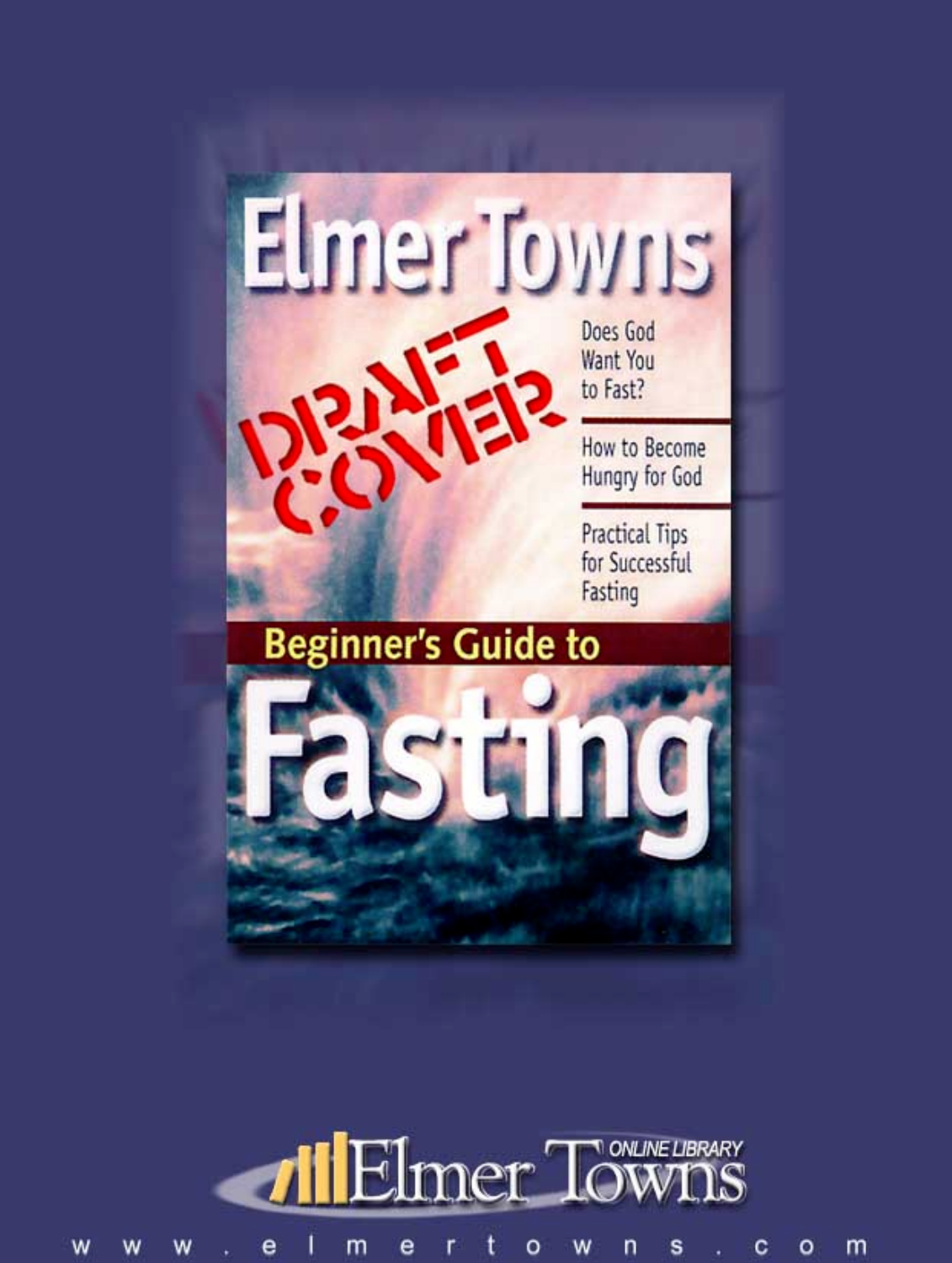# **BEGINNER'S GUIDE TO FASTING**

Presented To Servant Books Ann Arbor, Michigan

## By Elmer L. Towns Summer 2000

"From The Beginner's Guide to Fasting by Dr. Elmer Towns, \* 2001 by Dr. Elmer Towns. Published by Servant Publications, Box 8617, Ann Arbor, Michigan, 48107. Used with permission."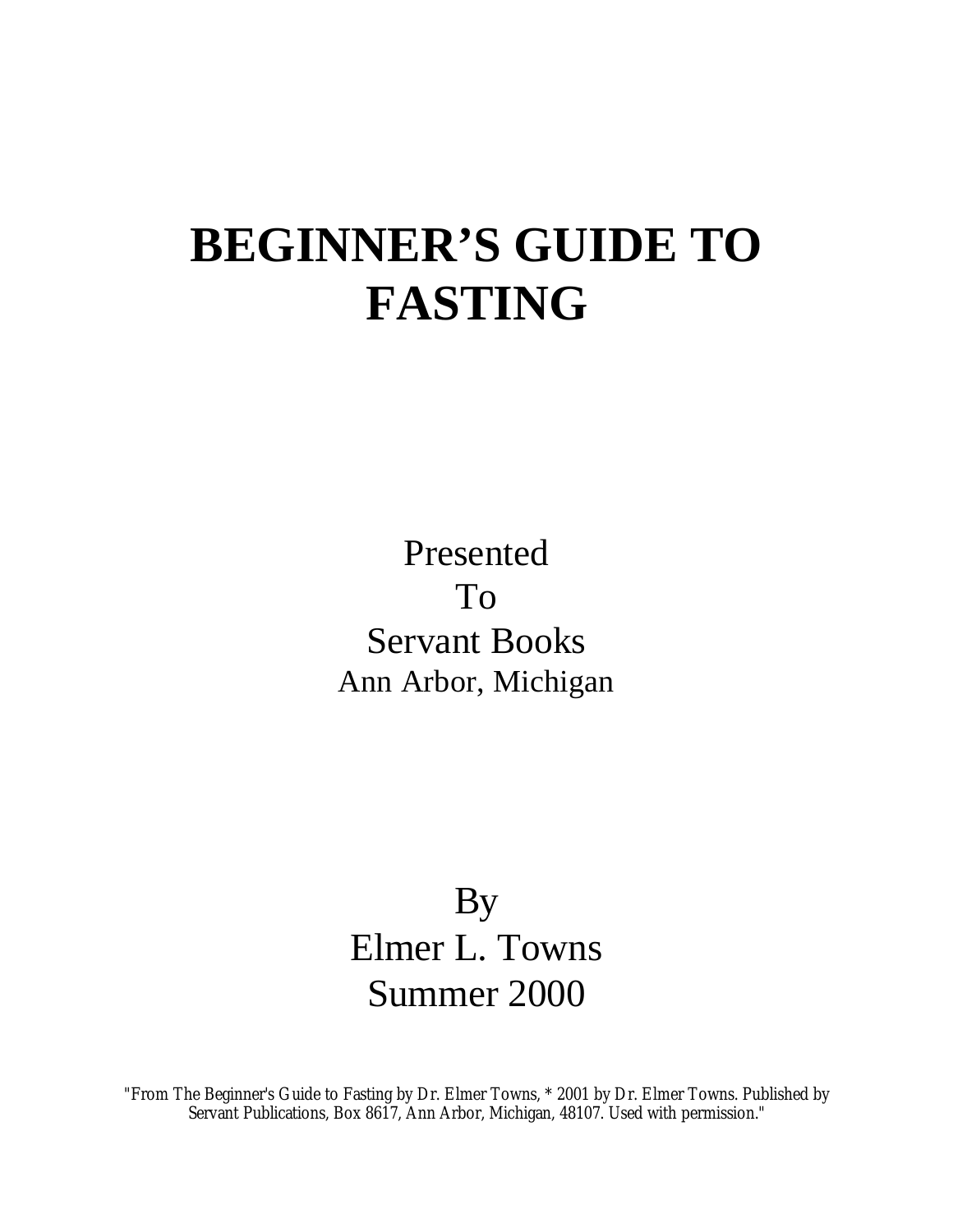## **BEGINNER'S GUIDE TO FASTING BY ELMER TOWNS**

Table of Contents

## INTRODUCTION

## **SECTION ONE**

## The Practice of Fasting

## Chapter

|               | <b>Getting Ready</b>                |
|---------------|-------------------------------------|
| 2             | My First Fast                       |
| $\mathcal{R}$ | What Kind Of Fast To Follow         |
|               | Learning to Pray While Fasting      |
|               | Getting Into The Bible When Fasting |

## **SECTION TWO**

Passion From Fasting

| 6  | <b>Fasting To Know God</b>            |
|----|---------------------------------------|
| 7  | Fasting To Wait on God                |
| 8  | Fasting When You're Scared            |
| 9  | Fasting To Listen To God              |
| 10 | Fasting To Open up Heaven             |
| 11 | <b>Fasting To Satisfy Your Hunger</b> |
| 12 | <b>Fasting To Worship God</b>         |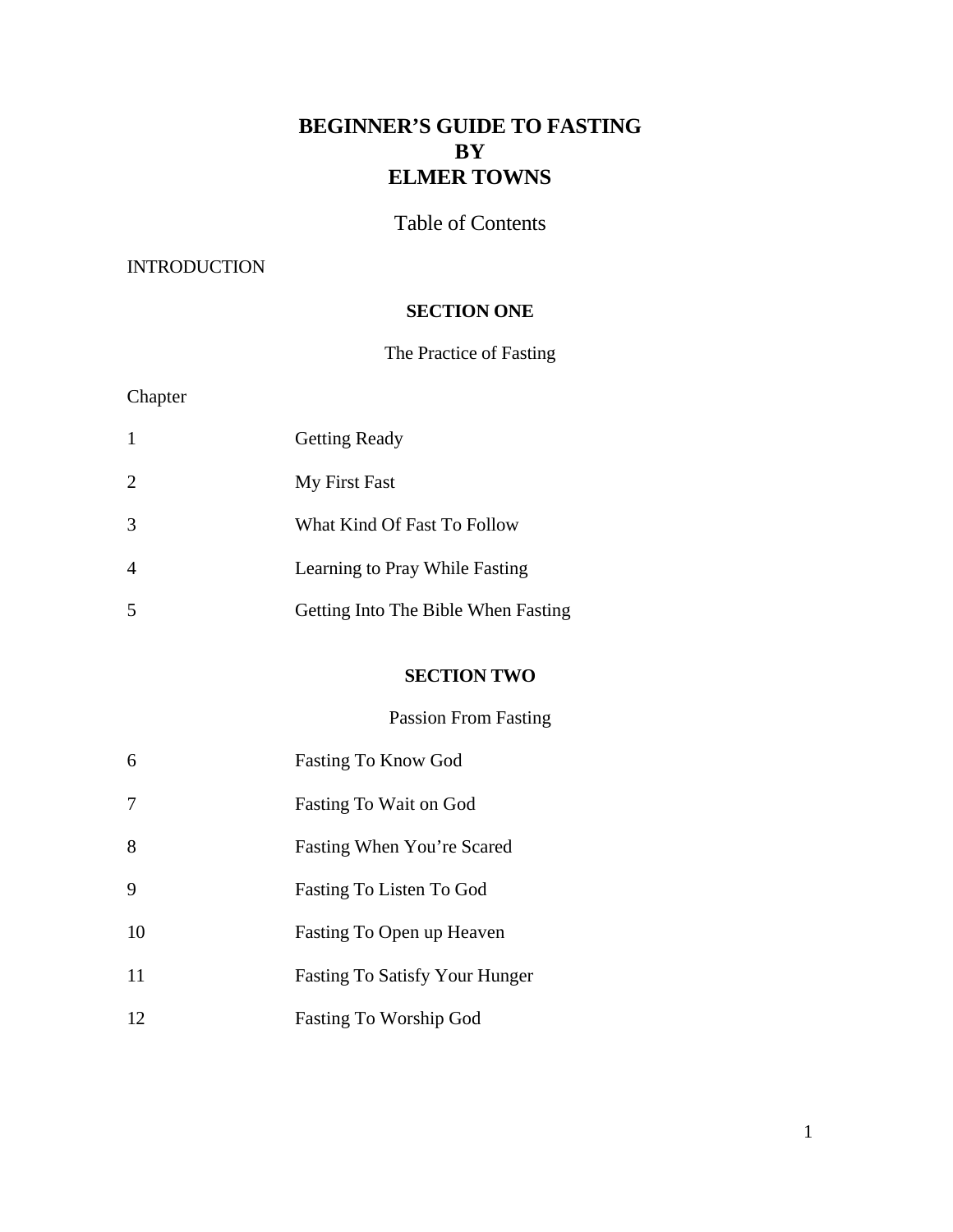#### INTRODUCTION

I was converted at age 17 and did not fast until I was 39 years old. During those years I read the Bible through each year—including the passages on fasting—but never once thought fasting was for me. I considered fasting an Old Testament "thing," and I didn't feel the least bit guilty about not fasting until I moved to Lynchburg, Virginia, and met Jerry Falwell.

Jerry Falwell had led his church to fast and we began fasting as we began Liberty University (I am called a co-founder, but Falwell was the driving force that established the University). In Lynchburg I found myself paying two monthly house payments, one in Virginia, and another back in Greater Chicago, because I couldn't sell my previous house before moving. Two monthly payments put an enormous strain on the family budget.

I observed when Jerry Falwell needed money for a new University building or a television project; he asked people to fast and pray with him for money, and it always came in.

I asked my wife to fast and pray with me on the  $15<sup>th</sup>$  day of the month because that was the date the Chicago payment was due. We fasted and prayed that month but the house didn't sell. I forgot about fasting until the  $15<sup>th</sup>$  day of the following month then fasted and prayed again for it to sell. But again, it didn't sell.

After fasting and praying the third month, the realtor phoned to say there was finally a nibble. In a down real estate market, only one person had looked at my house, but he returned several times to check out details. We finally closed the sale almost one year after we first fasted. At the closing, the buyer told me he began looking at my house on his wife's birthday, the day after Ruth and I fasted the first time. I learned two things from that experience; first, fasting takes prayer to a higher level of fulfillment, and second, don't quit too soon.

#### **Introduction** Page 1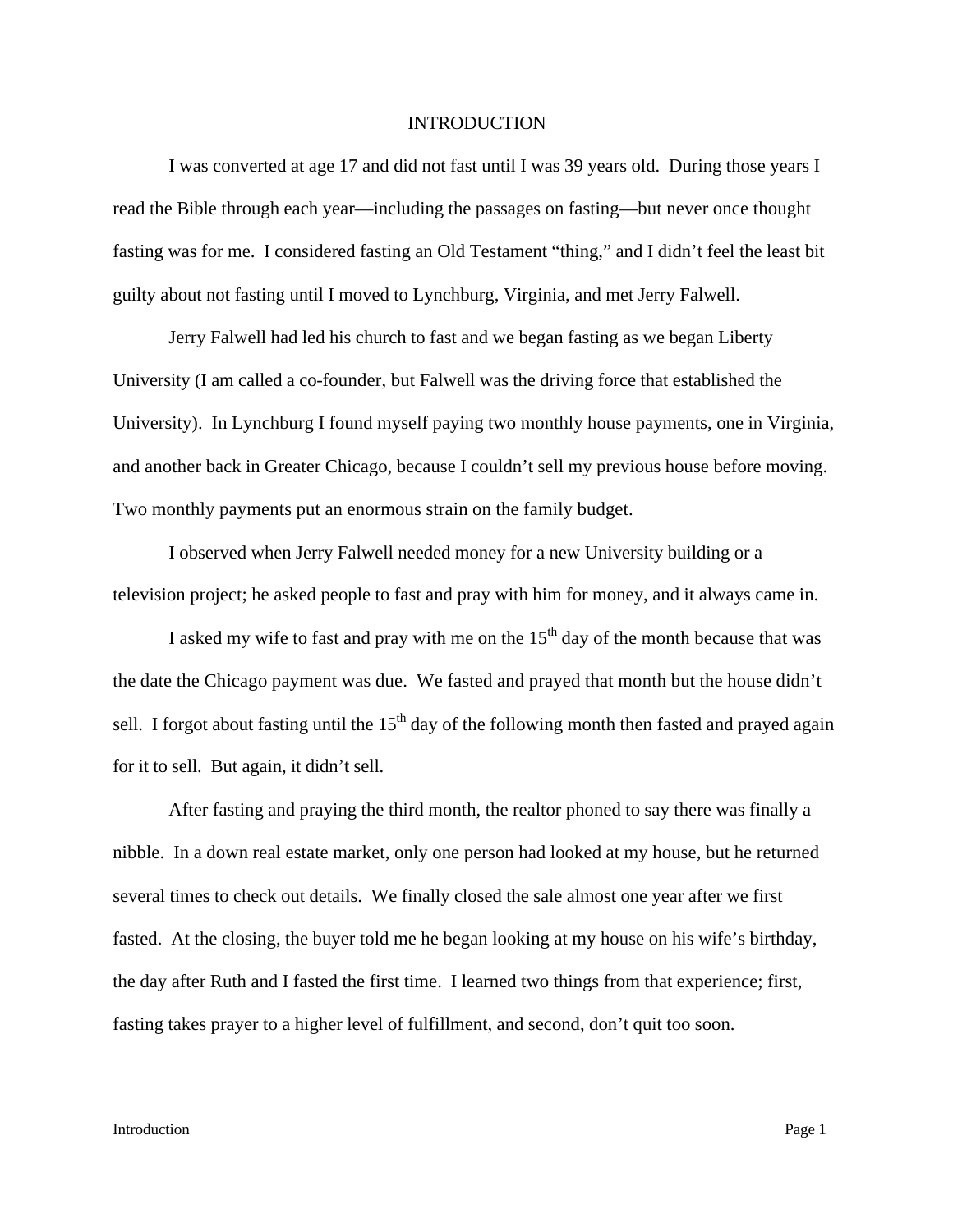That experience taught us that fasting was an invaluable foundation to prayer. Of course, not everything happened that we fasted about, but it added a new dimension to our prayer lives. Since that time, we have learned that fasting is an invaluable way to get to know God.

I challenge you to read this simple book, then follow its suggestion (unless you have a medical reason not to fast.) When you take your first fast, you are beginning a spiritual journey that will change your life. Not only are you more likely to get your prayers answered, you will draw closer to God than ever before.

Many people have taught me much about fasting, I give them credit for all the wisdom they have given me. For all the weaknesses in this book, I take responsibility. May God teach us all to "hunger and thirst after righteousness" so we might know God better.

Sincerely yours in Christ,

Elmer L. Towns

Written in my home At the foot of the Blue Ridge Mountains of Virginia www.elmertowns.com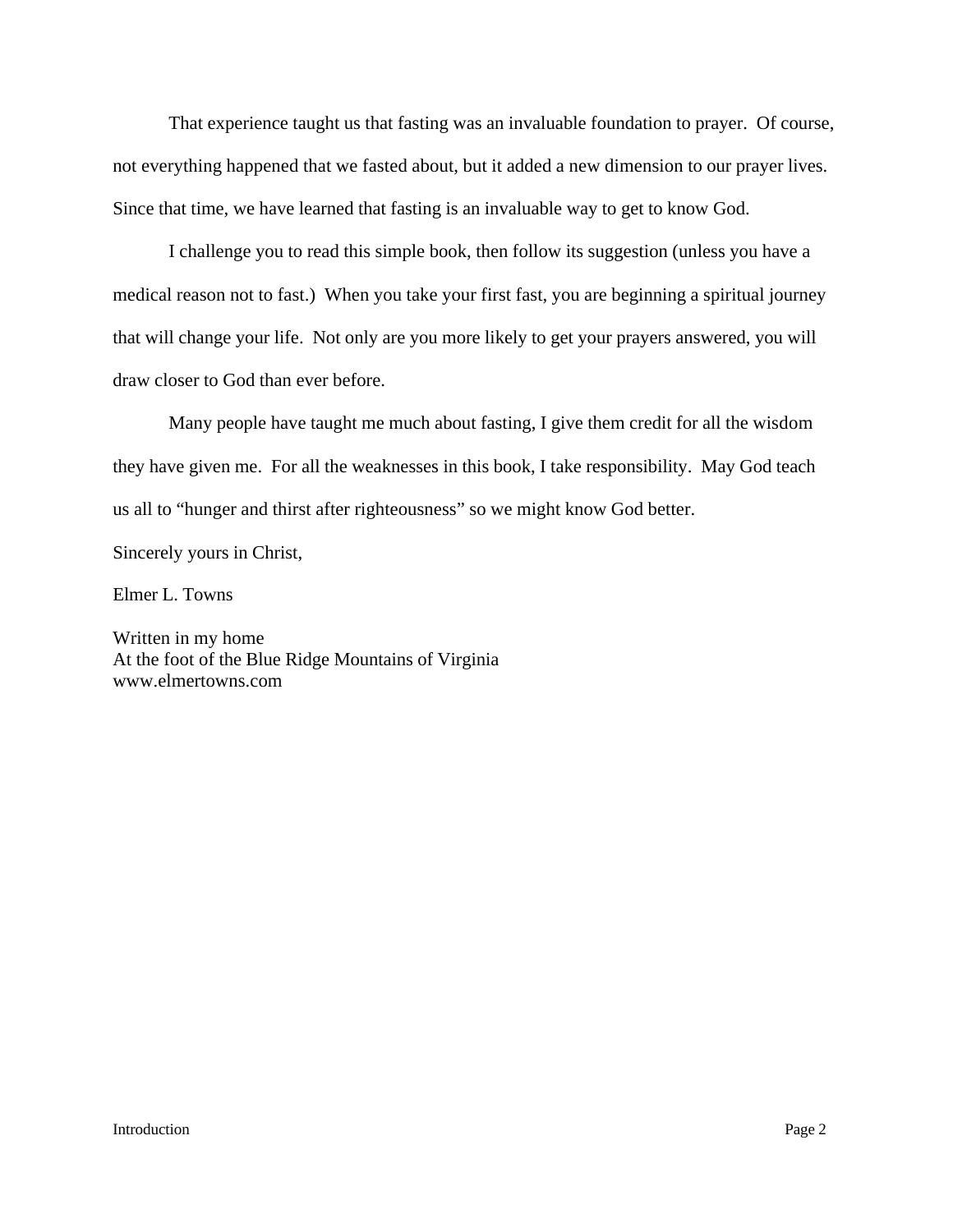## SECTION ONE

## **THE PRACTICE OF FASTING**

- **Chapter 1 Getting Ready**
- **Chapter 2 My First Fast**
- **Chapter 3 What Kind of Fast To Follow**
- **Chapter 4 Learning To Pray While Fasting**
- **Chapter 5 Getting Into the Bible While Fasting**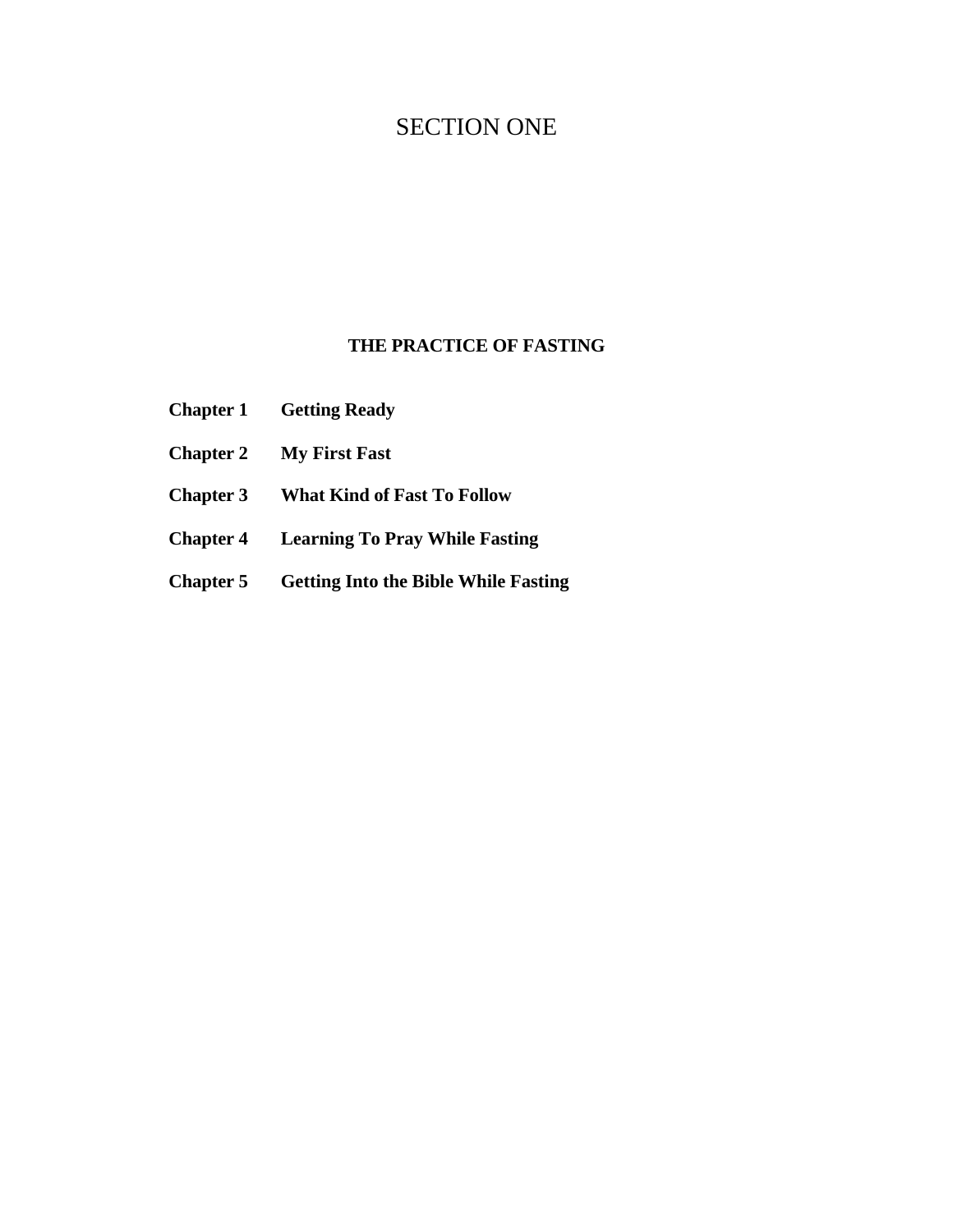#### CHAPTER 1

#### Getting Ready

God created the human body as a finely tuned physical engine of enormous power, but it requires fuel to keep operating. That fuel is called food. To make sure the body gets fuel, God has created within each of us an appetite for food, it's called hunger. As part of the balance of nature to keep life going, God has created food that satisfies our appetite and gives us strength.

So why would you choose to go without food?

Americans have programmed themselves to eat three times a day. We constantly hear, "A good breakfast is the foundation of the day." Our mothers told us, "Eat so you'll be strong." In school we were taught to eat "3 square meals a day . . . exercise to be strong . . . come in out of the rain so you won't catch a cold . . . we were taught to take care of our bodies."

So why should you go without eating?

Starvation is still a world-wide threat. In 1978 I was part of a massive feeding program in Haiti because that nation had a famine, compounded by their poverty. The swollen bellies of hungry little children distressed me. Starving people stampeded our vehicles for food, trampling the fallen children just to get a loaf of bread. With much of the world clamoring for food,

"Why would you go without eating?"

The world calls it *dieting* to lose weight, or *abstinence* for health reasons, but the Bible calls it fasting. You fast for spiritual reasons. Usually a fast is for a pre-determined length of time to accomplish a spiritual purpose. When you can't get an answer to prayer, even though you have prayed continually—yet no answer—try fasting and prayer. When you pray and go without food, your fasting demonstrates your sincerity to God, "If you believe with all your heart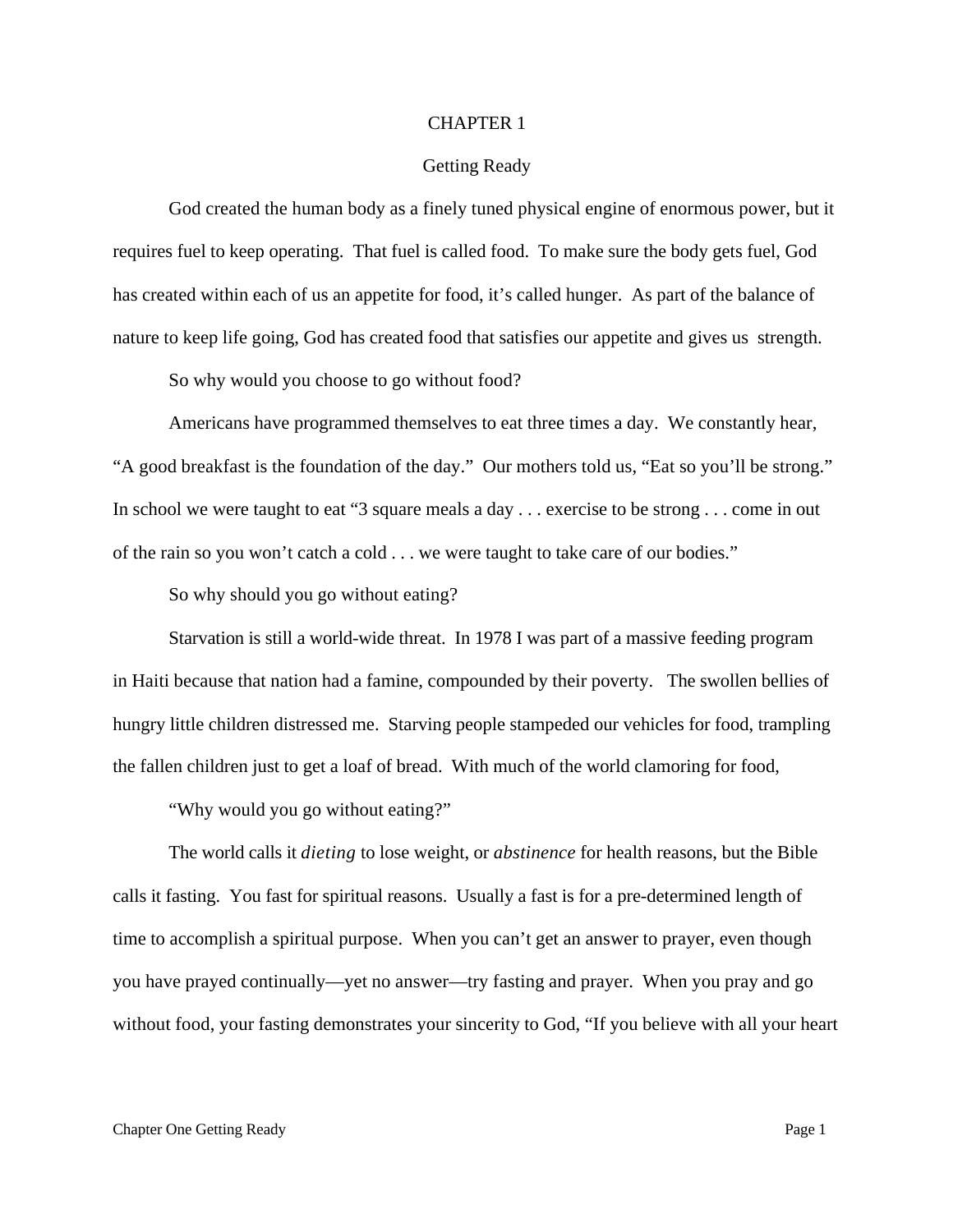. . ." (Acts 8:37). When you give up that which is enjoyable and necessary, you get the attention of God.

Only once a year were the Jewish believers in the Old Testament required to fast, "In the seventh month, on the tenth day, you shall go without eating" (Leviticus 16:29 CEV). Because this fast was kept on the Day of Atonement, it is called the Yom Kippur Fast (i.e., the phrase means Day of Atonement). There were seven other days in the Jewish calendar where believers were commanded to eat a "feast" because God realized there was great spiritual benefit in fellowship when believers eat together. Notice, only *one* day to fast, but *seven* days to feast. Therefore, don't become obsessive with not eating. There is nothing wrong with eating, as a matter of fact, eating is enjoyable and God wanted His people to enjoy their religious days by eating. so today church suppers have their place.

But once each year on the Day of Atonement, God required his people to fast—everyone went without eating. Why everyone? Because God wanted everyone to remember the solemn experience of their salvation. On the Day of Atonement, the High Priest took the blood of an animal into the Holy of Holies to offer it in substitution for the sins of everyone, "And he shall wash his body with water in a holy place, put on his garments, come out and offer his burnt offering and the burnt offering of the people, and make atonement for himself and for the people" (Leviticus 16:24). Because the Day of Atonement dealt with the sins of the nation, everyone fasted to identify with the High Priest who sacrificed a lamb for the forgiveness of their sin.

Chapter One Getting Ready Page 2 But today, Christians are not required to fast, they are not under law, but under grace. We no longer have to sacrifice the blood of a lamb for forgiveness. Jesus is the lamb of God who died for all (John 1:29). In the Old Testament Jewish believers fasted to demonstrate their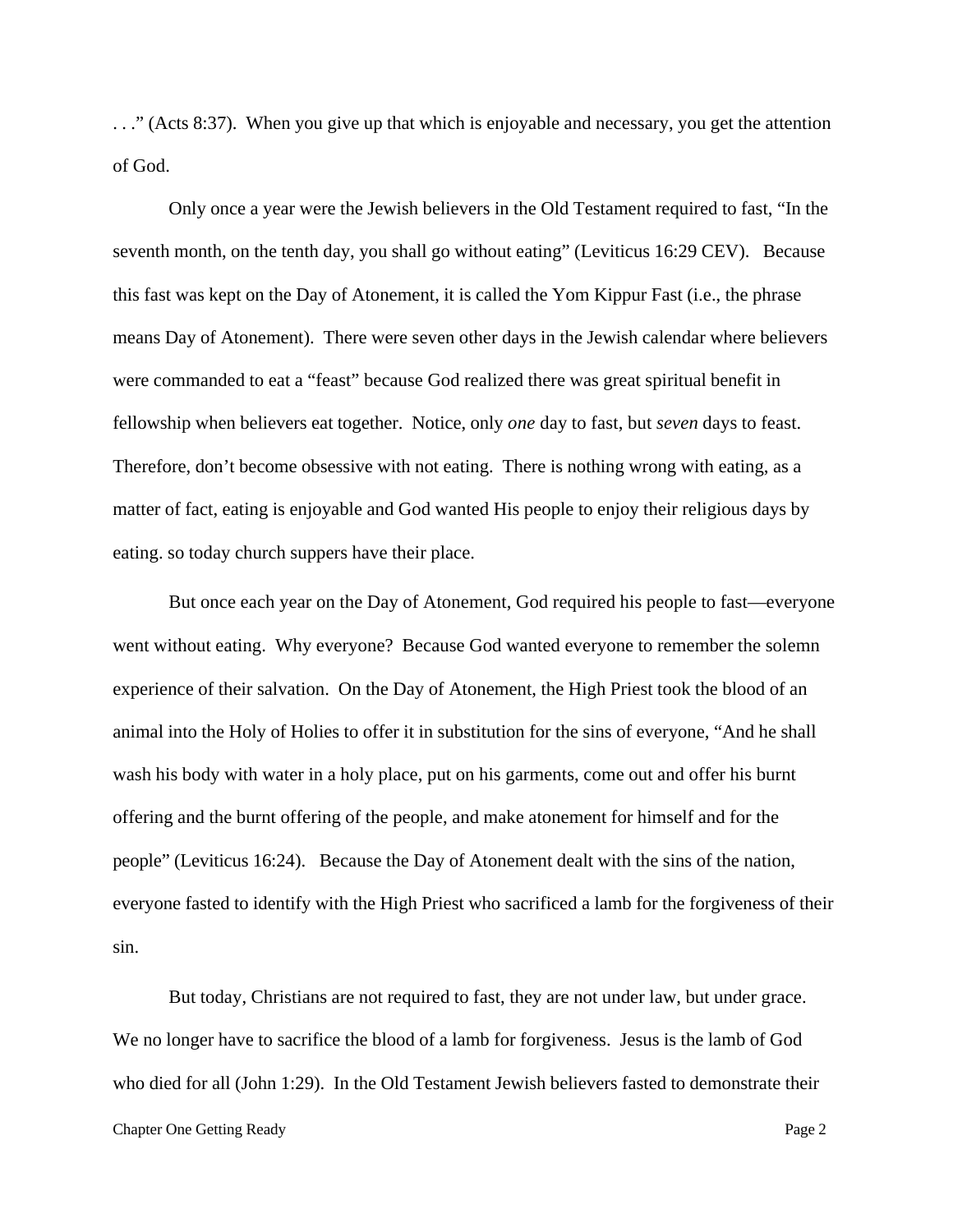obedience to God. However, in the New Testament dispensation of grace, things are different. We are not *required* to fast, but we are *allowed* to fast for certain reasons. Jesus told His disciples, "When you fast . . ." (Matthew 6:16), because fasting is a discipline to build our character and faith. Even then, Jesus told us not to show off our fast, "Moreover, when you fast, do not be like the hypocrites, with a sad countenance. For they disfigure their faces that they may appear to men to be fasting" (Matthew 6:16). Jesus went on to explain what our attitude ought to be when we fast, "But you, when you fast, anoint your head and wash your face, so that you do not appear to men to be fasting, but to your Father who is in the secret place" (Matthew 6:17,18).

\* \* \* \* \*

If you have never fasted, it probably is a scary thing to think about going without food because we are programmed to eat three times a day. Because of that, many wonder if they will get hungry, and if the hunger pains will hurt.

Fasting to God will not hurt any more than dieting to get thinner. If people can cut back in their eating just to lose weight, can you cut back on food to seek God's presence and get an answer to your prayers? Also, the diabetic has to stop eating sweets, those with diverticulosis stop eating nuts and popcorn, and those with high blood pressure stop eating highly salty foods. They stop eating certain things to stay healthy, can you fast to become more spiritual?

But other people have different questions. "Can I hold out?" They don't want to get started on a journey they can't complete. They see a commercial on television that suggests a candy bar will help them get through the afternoon. Yes, chocolates and sugar will give you an afternoon "zap," but snacks are not always necessary. The ability to stay on your fast is not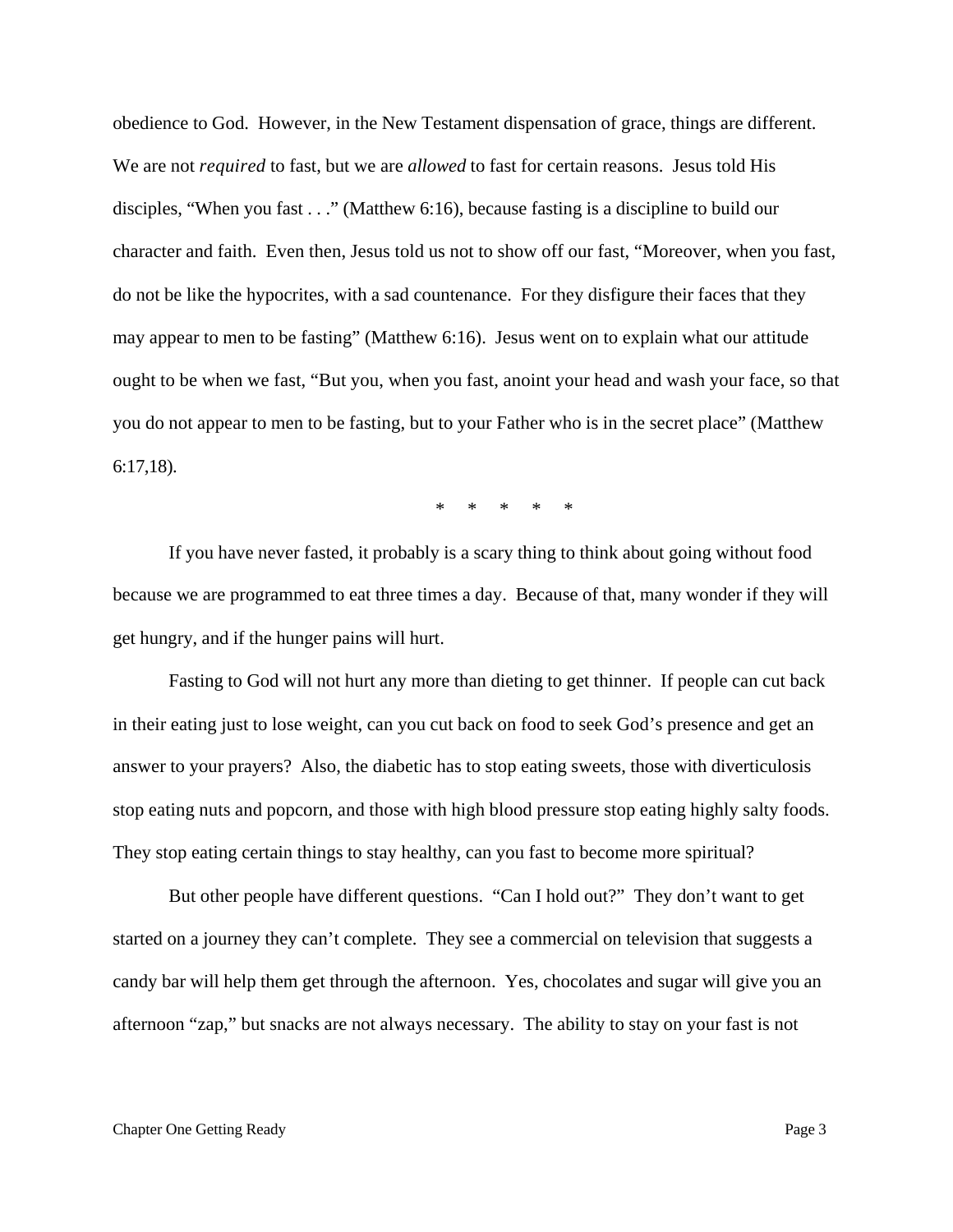measured by how hard you try to stay away from food, but by the positive attraction of knowing God and spending time with Him.

Before I was converted, I was very religious, attending church every week. But I cursed all the time. I tried several "religious" things over the years, to quit cursing but each time I slipped and began cursing again. The harder I tried, the more addictive the habit. When I received Christ as my Savior, I instantly quit cursing—without trying and without religious tricks— Jesus made the difference. I no longer had any desire to curse, as a matter of fact, I abandoned cursing. The same way with fasting, if you try "tricks" to keep from eating; there's a good chance you'll fail. But when you realize you'll spend quality time with Jesus while you are fasting, He will help you keep your fast, "I can do all things through Christ who strengthens me" (Philippians 4:13).

There's another question people have about fasting, "Will I harm myself?" Because we've become so conditioned to eating three meals a day, we think we will harm ourselves when we miss those three meals. We think our bodies are like our cars, if they don't put oil in the engine, it'll burn up. Some think they'll get sick if they fast. And when they think of a three-day fast, they are absolutely sure they will die . But statistics have demonstrated that fasting is actually good for the body. During a fast you eliminate poisons and toxins from your body. Just as God created the Sabbath, so our bodies would rest one day out of seven, so the fast gives our digestive tract an opportunity to rest. But it is not just resting our bodies when we don't eat; we allow the body to cleanse itself of toxins and built-up poisons.

Still others are concerned about what their friends will think if they fast. "Will my friends think I'm weird when they learn I am fasting?" The answer is simple: you don't fast to impress your friends, and on most occasions, you don't even let them know. Jesus said, "when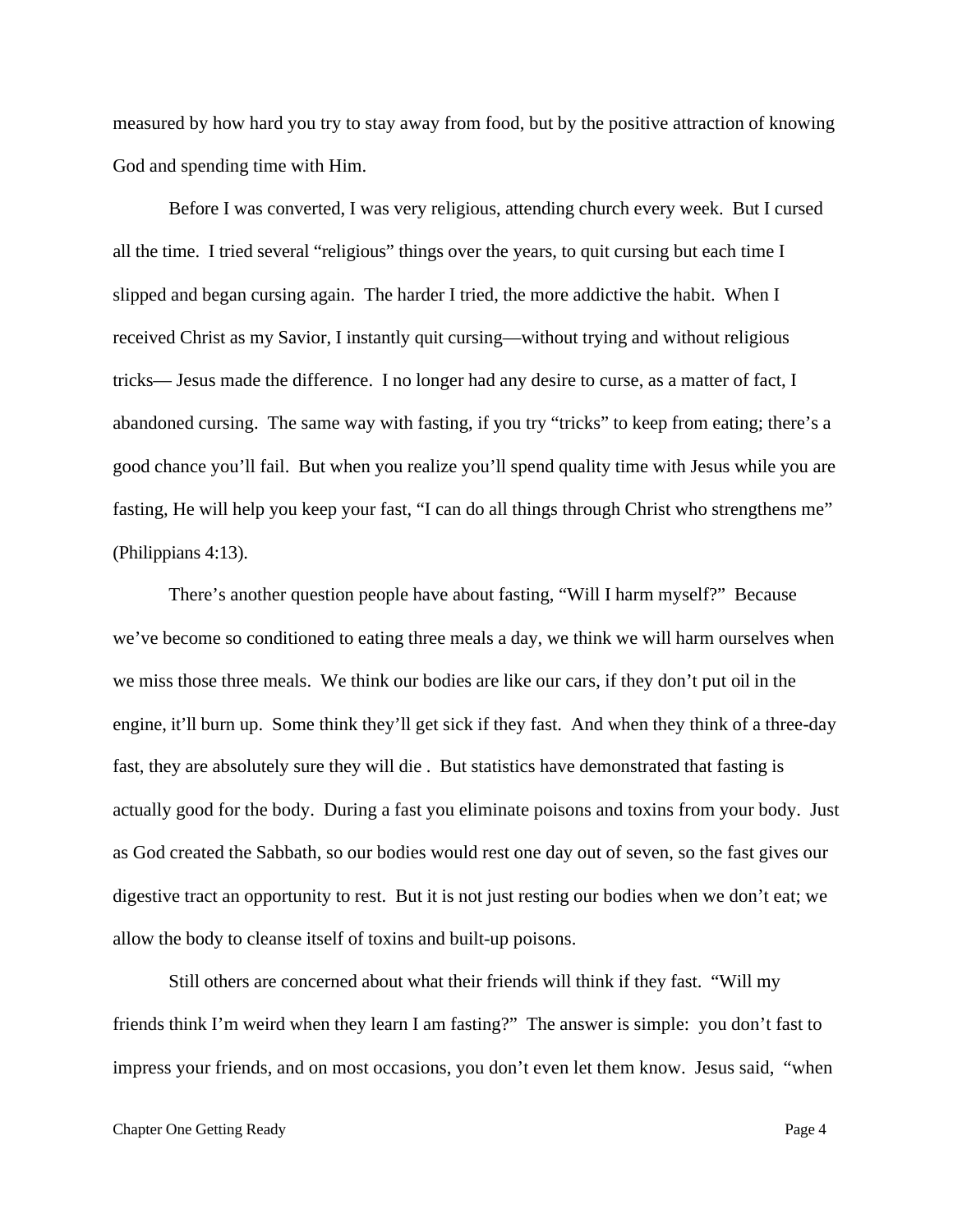you fast, anoint your head and wash your face, so that you do not appear to men to be fasting, but to your Father who is in the secret place; and your Father who sees in secret will reward you openly" (Matthew 6:17-18).

Jesus was reminding us not to make an outward show of our religious dedication to God. Rather, fasting is a private commitment between you and God. Sometimes you fast privately and not tell anyone. At other times, you will enter a public fast, such as with your church or with another individual (Ezra fasted with 4,000 people to solve a problem, and Esther asked for all Jewish believers to fast for divine intervention. Christians are asked to join the National Day of Prayer and Fasting in May each year). So don't worry what others think when you don't eat with them. There have been many occasions when you go on a coffee break with friends, but just drink some water because you don't feel well. Sometimes you order just coffee because you have already eaten, or you order a 7-up because your stomach is upset. Be focused on your fast and don't pay attention to what is said. Just go ahead with your fast to God, and keep your actions private.

Fasting is not the same thing as dieting. When you're trying to lose weight, it's agony to stop eating the things you want to eat. Dieting is really hard because you like to eat, but in contrast, fasting is wonderfully easy because you want to go without eating, so you can seek God's presence.

Fasting is not the same thing as eliminating food for health. Perhaps a doctor talks to you after a heart attack to eliminate red meat and desserts. Some eliminate dangerous things from their diet out of fear of getting sick, but fasting is different. You are never anxious about fasting because you hunger and thirst after God's presence in your life.

#### WHAT IS FASTING?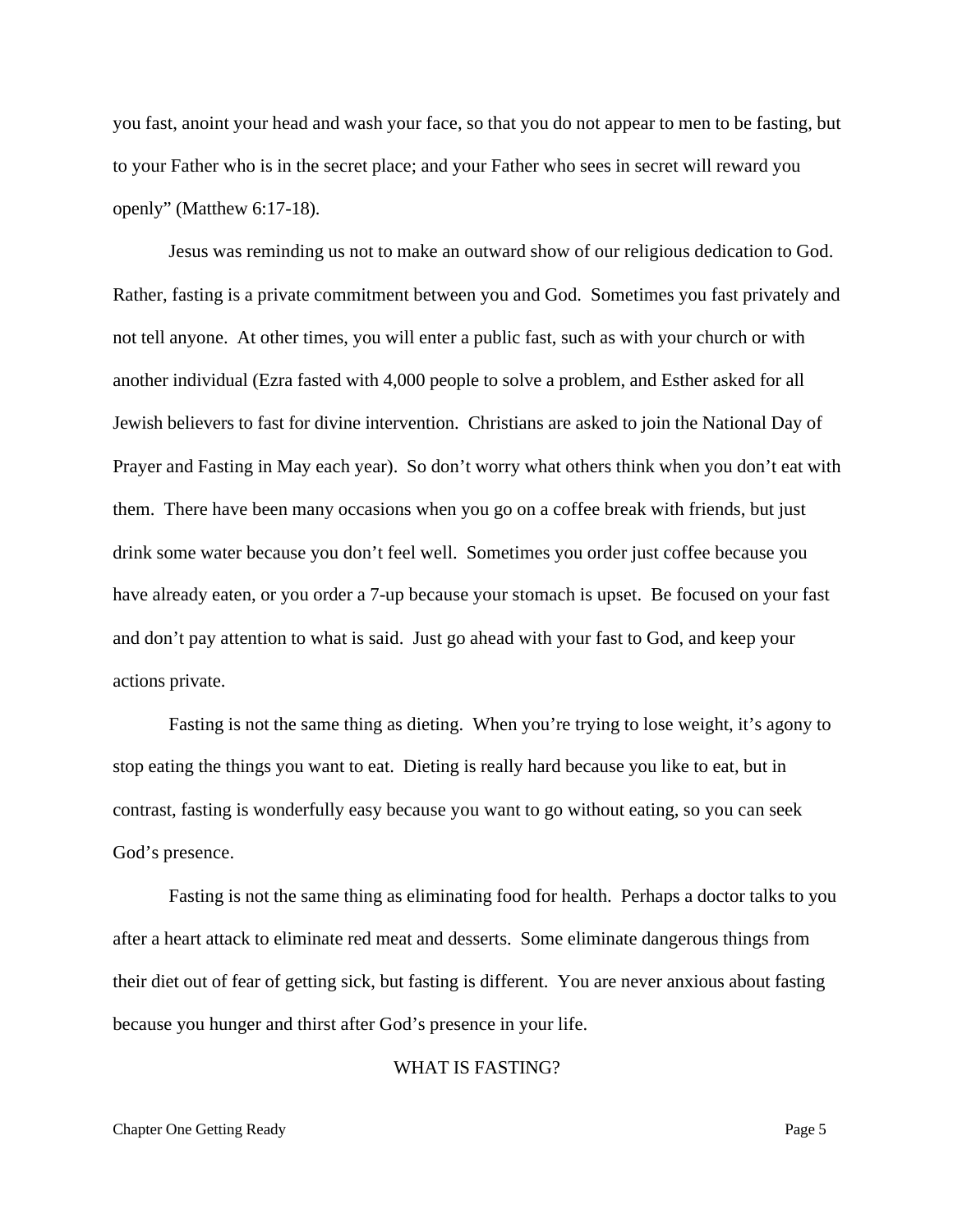*Fasting is a non-required discipline (you don't have to do it) where you alter your diet (there re many kinds of fasts) for a spiritual reason (there are many reasons to fast) to accompany the experience with prayer.* 

Fasting is not required of Christians, this means you don't have to do it. As a matter of fact, some who have never fasted may be more spiritual than some who do fast. There are some grandmothers who are effective intercessors, but they have never fasted once. Why? Because they continually live so close to God, that they don't have to fast to get closer to God.

Take the illustration of a man who goes to the gym to exercise to keep in shape physically. He can keep in shape whether he uses barbells, a rowing machine, a skiing machine or he jogs daily. Each form of exercise is a discipline that keeps him in good physical condition. But there is another man who keeps in great shape but never goes to the gym, and never jogs. He's a roofer who keeps in shape by constantly throwing around house shingles. Fasting is a biblical discipline that will get you in spiritual shape to become a prayer warrior for God. But there are others—like the grandmother—who doesn't need the external discipline of fasting to be a prayer warrior. They just live with God daily and that keeps them spiritually fit.

Expect resistance when you plan to fast. Our spiritual enemy will not give up easily. When you repent or discipline certain areas of your life, the Devil will not easily give up any territory he has conquered. If you pray for others . . . for your church . . . for the salvation of people . . . Satan will oppose you. So I'm not asking you to fast because it is easy. When you fast to get the Holy Spirit involved in your life, the enemy will not easily give up ground that he has won.

#### Chapter One Getting Ready **Page 6**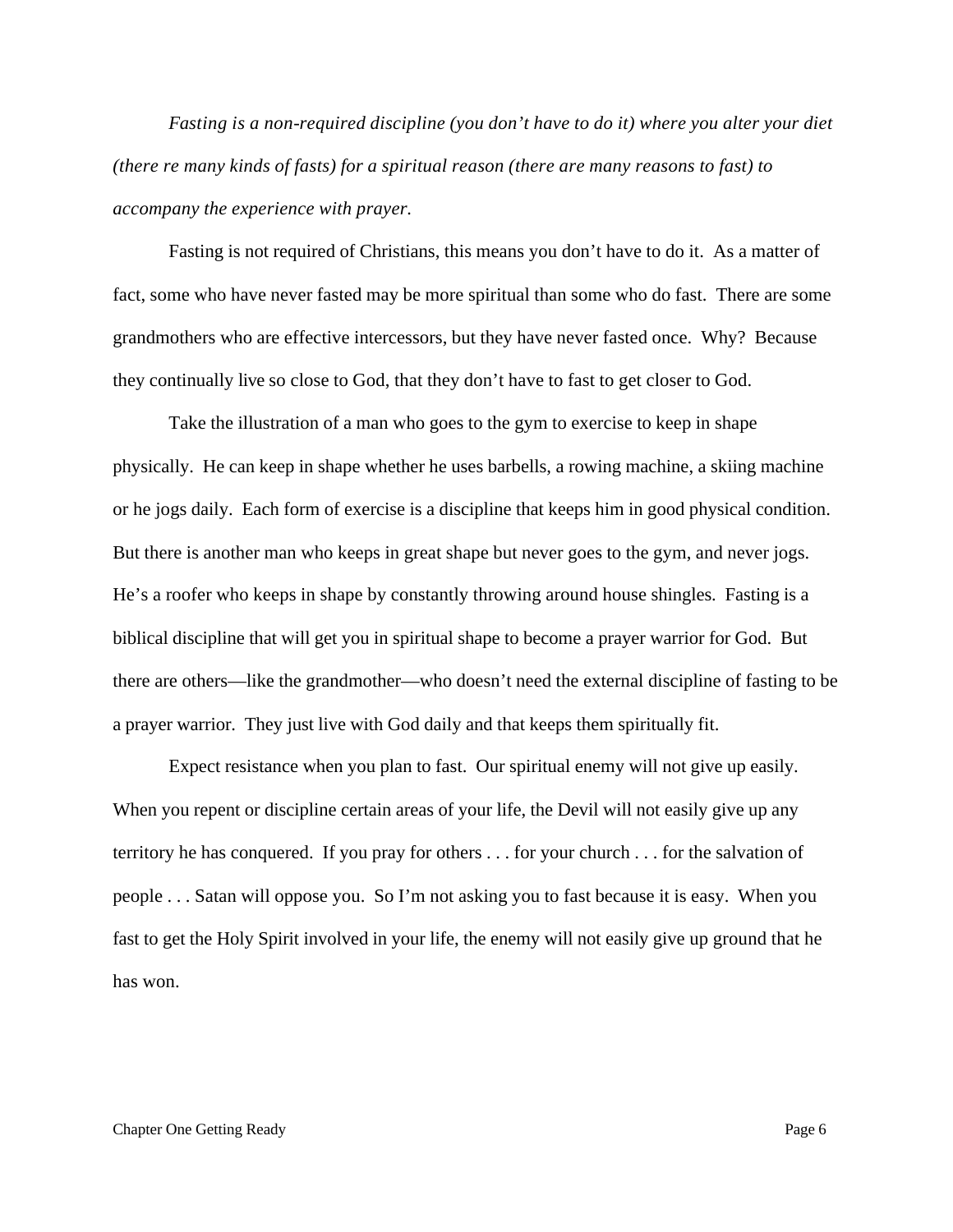Like climbing a mountain, fasting is physically challenging. Fasting will be difficult ... draining . . . and dangerous. So embark on this adventure with full knowledge that the path ahead will be tough. But the reward will be worth it.

## PRINCIPLES I LEARNED ABOUT GETTING READY

- I learned the one day Yom Kippur Fast is best for my first fast.
- I should not be fearful about fasting because many have gone without food for one day.
- I am not required to fast, but will do so as a spiritual discipline.
- I will not worry what others think about my fast because it is a personal commitment between God and me.
- I will expect spiritual resistance to my fast because the Evil One does not want me to get closer to God.

#### JOURNALING

As you ponder a decision whether or not you should fast, write your thoughts in a journal.

You will find that expressing yourself in writing will help you think clearer. Use the following

questions to guide your decision-making process, then write your answers in your journal.

- 1. Do you have a clear reason to fast? What is it? (This is usually called a *cause*.)
- 2. List some reasons why you should not fast, also some times when you shouldn't fast.
- 3. Make a list of the difficulties you think you'll encounter in your fast. Why are they problems to you?
- 4. Do you think you can overcome them? How?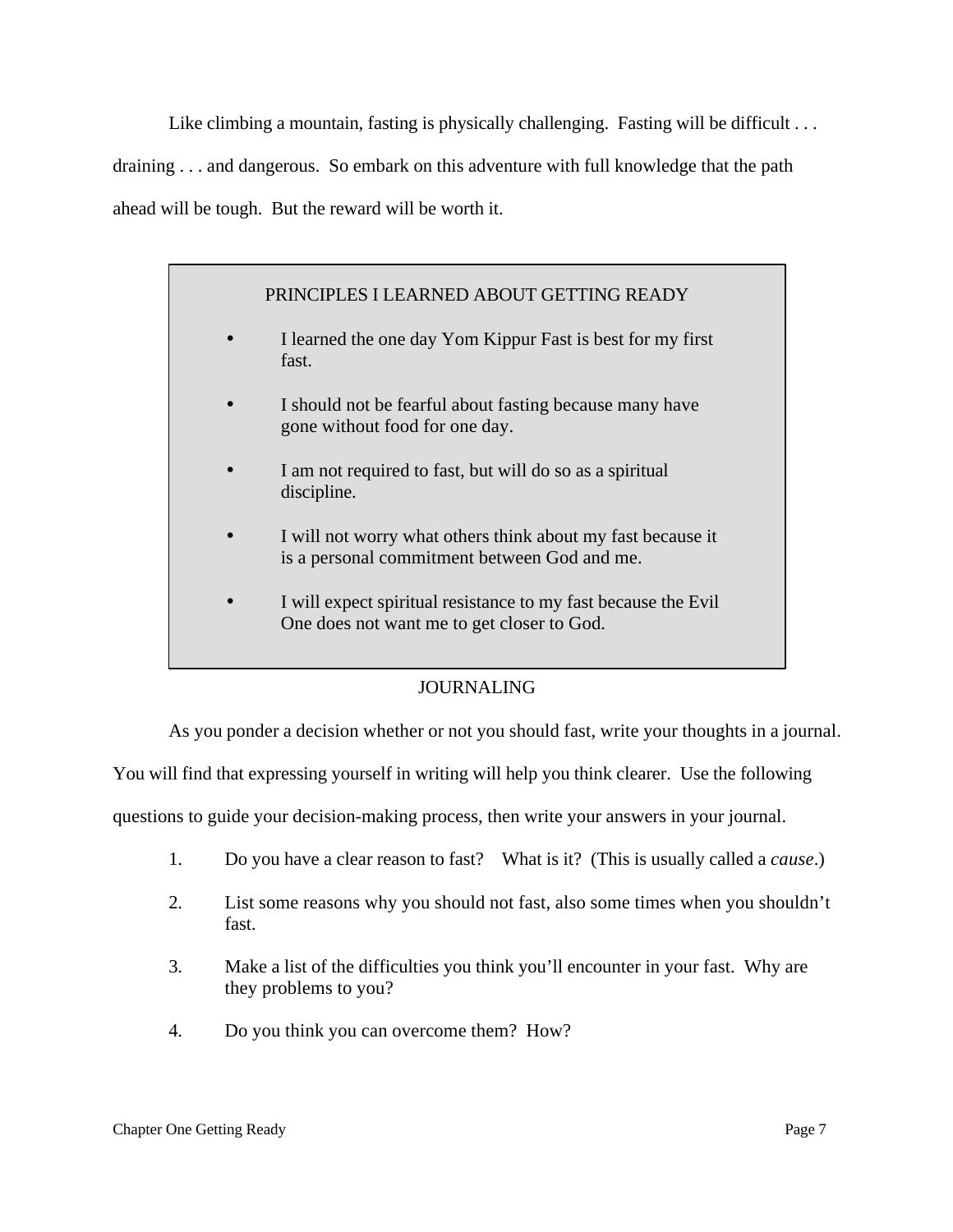#### THREE-STEP BIBLE STUDY

This Bible study is laid out in three easy steps to lead you in your study of God's Word. FIRST, you will read a question to focus your attention on the topic. The question is to make you think. SECOND, there will be a Bible verse for you to read and analyze. Use the questions to focus your thinking. THIRD, there will be space for you to write out your response to the questions. Even when you think the answer is simple, writing it out makes you think exactly.

1. God required all Israelites to fast, but this is not a present day requirement of the church. What lessons can Israel's fasting have for you?

*"On the tenth day of the seventh month of each year, you must go without eating"- Lev. 16:29 CEV*

\_\_\_\_\_\_\_\_\_\_\_\_\_\_\_\_\_\_\_\_\_\_\_\_\_\_\_\_\_\_\_\_\_\_\_\_\_\_\_\_\_\_\_\_\_\_\_\_\_\_\_\_\_\_\_\_\_\_\_\_\_\_\_\_\_\_\_\_\_\_\_\_\_\_\_

\_\_\_\_\_\_\_\_\_\_\_\_\_\_\_\_\_\_\_\_\_\_\_\_\_\_\_\_\_\_\_\_\_\_\_\_\_\_\_\_\_\_\_\_\_\_\_\_\_\_\_\_\_\_\_\_\_\_\_\_\_\_\_\_\_\_\_\_\_\_\_\_\_\_\_

\_\_\_\_\_\_\_\_\_\_\_\_\_\_\_\_\_\_\_\_\_\_\_\_\_\_\_\_\_\_\_\_\_\_\_\_\_\_\_\_\_\_\_\_\_\_\_\_\_\_\_\_\_\_\_\_\_\_\_\_\_\_\_\_\_\_\_\_\_\_\_\_\_\_\_

2. What can we learn from Jesus about fasting? How will this verse influence your fasting?

*"But you, when you fastest, anoint your head, and wash your face, so that you do not appear to men to be fasting, but to your Father who is in the secret place; and your Father who sees in secret will reward you openly" – Matthew 6:17-18*

\_\_\_\_\_\_\_\_\_\_\_\_\_\_\_\_\_\_\_\_\_\_\_\_\_\_\_\_\_\_\_\_\_\_\_\_\_\_\_\_\_\_\_\_\_\_\_\_\_\_\_\_\_\_\_\_\_\_\_\_\_\_\_\_\_\_\_\_\_\_\_\_\_\_\_

\_\_\_\_\_\_\_\_\_\_\_\_\_\_\_\_\_\_\_\_\_\_\_\_\_\_\_\_\_\_\_\_\_\_\_\_\_\_\_\_\_\_\_\_\_\_\_\_\_\_\_\_\_\_\_\_\_\_\_\_\_\_\_\_\_\_\_\_\_\_\_\_\_\_\_

\_\_\_\_\_\_\_\_\_\_\_\_\_\_\_\_\_\_\_\_\_\_\_\_\_\_\_\_\_\_\_\_\_\_\_\_\_\_\_\_\_\_\_\_\_\_\_\_\_\_\_\_\_\_\_\_\_\_\_\_\_\_\_\_\_\_\_\_\_\_\_\_\_\_\_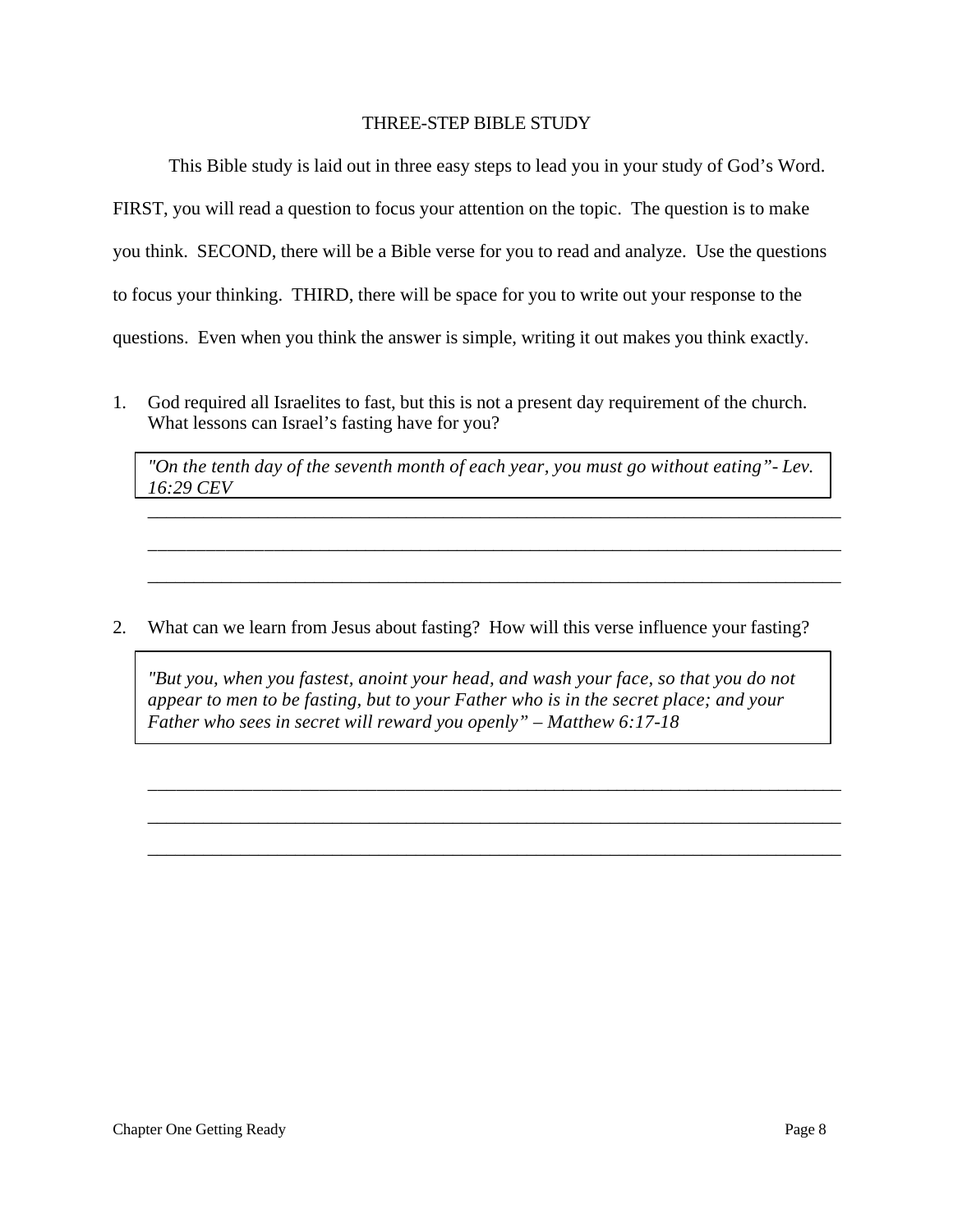3. When prayer is not enough, we can add fasting to our intercession. How do you think fasting will help your prayer life?

*"However, this kind does not go out except by prayer and fasting" – Matthew 17:21*

\_\_\_\_\_\_\_\_\_\_\_\_\_\_\_\_\_\_\_\_\_\_\_\_\_\_\_\_\_\_\_\_\_\_\_\_\_\_\_\_\_\_\_\_\_\_\_\_\_\_\_\_\_\_\_\_\_\_\_\_\_\_\_\_\_\_\_\_\_\_\_\_\_\_\_

\_\_\_\_\_\_\_\_\_\_\_\_\_\_\_\_\_\_\_\_\_\_\_\_\_\_\_\_\_\_\_\_\_\_\_\_\_\_\_\_\_\_\_\_\_\_\_\_\_\_\_\_\_\_\_\_\_\_\_\_\_\_\_\_\_\_\_\_\_\_\_\_\_\_\_

\_\_\_\_\_\_\_\_\_\_\_\_\_\_\_\_\_\_\_\_\_\_\_\_\_\_\_\_\_\_\_\_\_\_\_\_\_\_\_\_\_\_\_\_\_\_\_\_\_\_\_\_\_\_\_\_\_\_\_\_\_\_\_\_\_\_\_\_\_\_\_\_\_\_\_

4. We must fast with outward repentance as well as with inward sincerity. How have you prepared for your first fast?

*"'Now, therefore,' says the LORD, 'Turn to Me with all your heart, With fasting, with weeping, and with mourning'" - Joel 2:12*

\_\_\_\_\_\_\_\_\_\_\_\_\_\_\_\_\_\_\_\_\_\_\_\_\_\_\_\_\_\_\_\_\_\_\_\_\_\_\_\_\_\_\_\_\_\_\_\_\_\_\_\_\_\_\_\_\_\_\_\_\_\_\_\_\_\_\_\_\_\_\_\_\_\_\_

\_\_\_\_\_\_\_\_\_\_\_\_\_\_\_\_\_\_\_\_\_\_\_\_\_\_\_\_\_\_\_\_\_\_\_\_\_\_\_\_\_\_\_\_\_\_\_\_\_\_\_\_\_\_\_\_\_\_\_\_\_\_\_\_\_\_\_\_\_\_\_\_\_\_\_

\_\_\_\_\_\_\_\_\_\_\_\_\_\_\_\_\_\_\_\_\_\_\_\_\_\_\_\_\_\_\_\_\_\_\_\_\_\_\_\_\_\_\_\_\_\_\_\_\_\_\_\_\_\_\_\_\_\_\_\_\_\_\_\_\_\_\_\_\_\_\_\_\_\_\_

5. What will God do for you when you fast?

*"So rend your heart, and not your garments; return to the LORD your God, for He is gracious and merciful, slow to anger, and of great kindness; and He relents from doing harm. Who knows if He will return and relent, and leave a blessing behind him" - Joel 2:13-14*

\_\_\_\_\_\_\_\_\_\_\_\_\_\_\_\_\_\_\_\_\_\_\_\_\_\_\_\_\_\_\_\_\_\_\_\_\_\_\_\_\_\_\_\_\_\_\_\_\_\_\_\_\_\_\_\_\_\_\_\_\_\_\_\_\_\_\_\_\_\_\_\_\_\_\_

\_\_\_\_\_\_\_\_\_\_\_\_\_\_\_\_\_\_\_\_\_\_\_\_\_\_\_\_\_\_\_\_\_\_\_\_\_\_\_\_\_\_\_\_\_\_\_\_\_\_\_\_\_\_\_\_\_\_\_\_\_\_\_\_\_\_\_\_\_\_\_\_\_\_\_

\_\_\_\_\_\_\_\_\_\_\_\_\_\_\_\_\_\_\_\_\_\_\_\_\_\_\_\_\_\_\_\_\_\_\_\_\_\_\_\_\_\_\_\_\_\_\_\_\_\_\_\_\_\_\_\_\_\_\_\_\_\_\_\_\_\_\_\_\_\_\_\_\_\_\_

6. What should be the prayer of your heart about unknown sin as you begin a fast?

*" Search me, O God, and know my heart; try me, and know my anxieties; And see if there is any wicked way in me, and lead me in the way everlasting" - Psalm 139:23-24*

\_\_\_\_\_\_\_\_\_\_\_\_\_\_\_\_\_\_\_\_\_\_\_\_\_\_\_\_\_\_\_\_\_\_\_\_\_\_\_\_\_\_\_\_\_\_\_\_\_\_\_\_\_\_\_\_\_\_\_\_\_\_\_\_\_\_\_\_\_\_\_\_\_\_\_

\_\_\_\_\_\_\_\_\_\_\_\_\_\_\_\_\_\_\_\_\_\_\_\_\_\_\_\_\_\_\_\_\_\_\_\_\_\_\_\_\_\_\_\_\_\_\_\_\_\_\_\_\_\_\_\_\_\_\_\_\_\_\_\_\_\_\_\_\_\_\_\_\_\_\_

\_\_\_\_\_\_\_\_\_\_\_\_\_\_\_\_\_\_\_\_\_\_\_\_\_\_\_\_\_\_\_\_\_\_\_\_\_\_\_\_\_\_\_\_\_\_\_\_\_\_\_\_\_\_\_\_\_\_\_\_\_\_\_\_\_\_\_\_\_\_\_\_\_\_\_

Chapter One Getting Ready Page 9